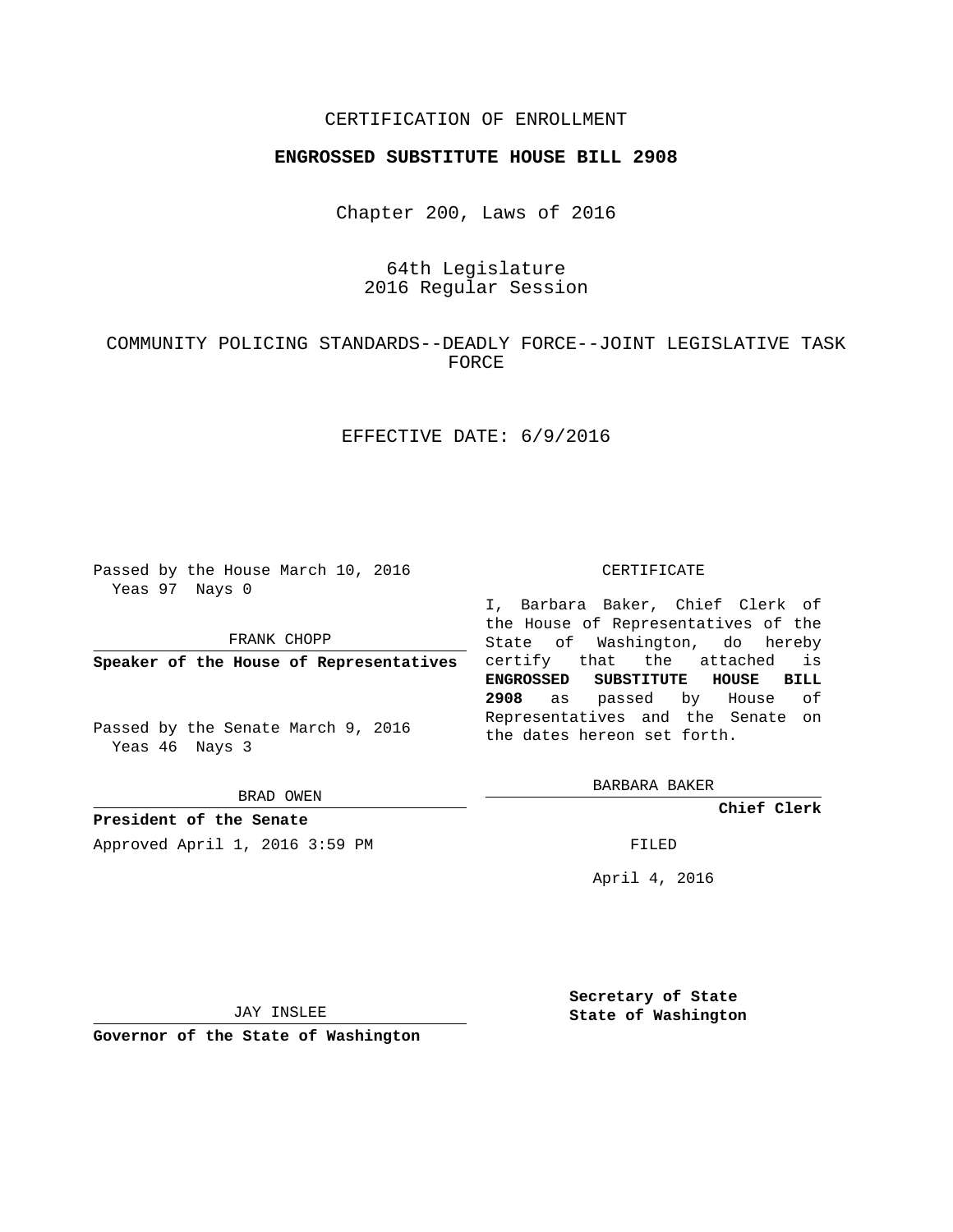### **ENGROSSED SUBSTITUTE HOUSE BILL 2908**

AS AMENDED BY THE SENATE

Passed Legislature - 2016 Regular Session

# **State of Washington 64th Legislature 2016 Regular Session**

**By** House Public Safety (originally sponsored by Representatives Ryu, Ortiz-Self, Walkinshaw, Stanford, and Santos)

READ FIRST TIME 02/05/16.

 AN ACT Relating to establishing the joint legislative task force on community policing standards for a safer Washington; creating new 3 sections; and providing an expiration date.

BE IT ENACTED BY THE LEGISLATURE OF THE STATE OF WASHINGTON:

 NEW SECTION. **Sec. 1.** The legislature recognizes the invaluable contributions of law enforcement officers, who risk their own lives every day to protect our families and communities. We hold law enforcement to a high standard in their positions of public trust and as the guardians in our communities, and the legislature applauds their efforts to show respect and compassion to all citizens while holding individuals accountable for their criminal activity.

 The legislature acknowledges that officers are often placed in harm's way and must make decisions quickly while under extreme stress. Although regrettable in every case, the use of deadly force may sometimes be necessary to protect the safety of others. The legislature also recognizes that both the people of this state and law enforcement officers themselves rely on and expect accountability, the failure of which damages the public trust in those who serve the public honorably and with compassion.

 It is the intent of the legislature to improve our law in a manner that provides clear guidance to law enforcement, respects and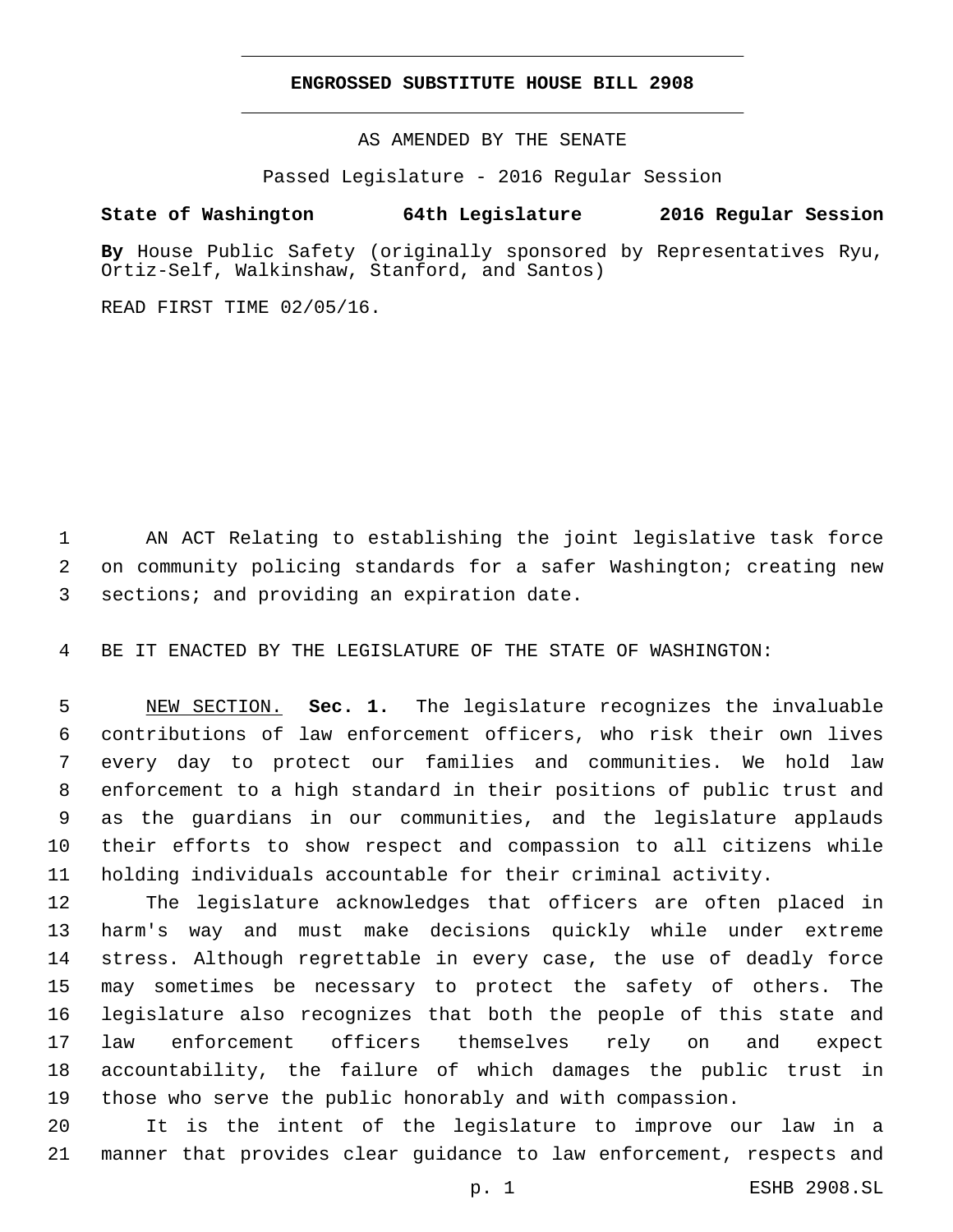1 supports the role of law enforcement to maintain public safety, and 2 fosters accountability and public trust.

3 NEW SECTION. **Sec. 2.** (1) A joint legislative task force on the 4 use of deadly force in community policing is established.

5 (2) The task force is composed of members as provided in this 6 subsection.

7 (a) The president of the senate shall appoint one member from 8 each of the two largest caucuses of the senate.

9 (b) The speaker of the house of representatives shall appoint one 10 member from each of the two largest caucuses of the house of 11 representatives.

12 (c) The president of the senate and the speaker of the house of 13 representatives jointly shall appoint:

(i) Members representing the following:14

15 (A) Washington association of sheriffs and police chiefs;

16 (B) Washington state patrol;

17 (C) Washington council of police and sheriffs;

18 (D) Criminal justice training commission;

19 (E) Washington association of prosecuting attorneys;

20 (F) Washington association of criminal defense lawyers, public 21 defender association, or the Washington defender association;

22 (G) Washington state association of counties;

23 (H) Association of Washington cities;

- 24 (I) National association for the advancement of colored people or 25 its designee;
- 26 (J) Northwest immigration rights project;

27 (K) Black alliance of Thurston county;

(L) Disability rights Washington;28

- (M) Latino civic alliance;29
- 30 (N) COMPAS (council of metropolitan police and sheriffs);

31 (O) Washington state fraternal order of police;

32 (P) One other association, community organization, advocacy 33 group, or faith-based organization with experience or interest in 34 community policing; and

35 (Q) One other association representing law enforcement officers 36 who represent traditionally underrepresented communities; and

37 (ii) A member representing a liberty organization.

38 (d) The governor shall appoint four members representing the 39 following: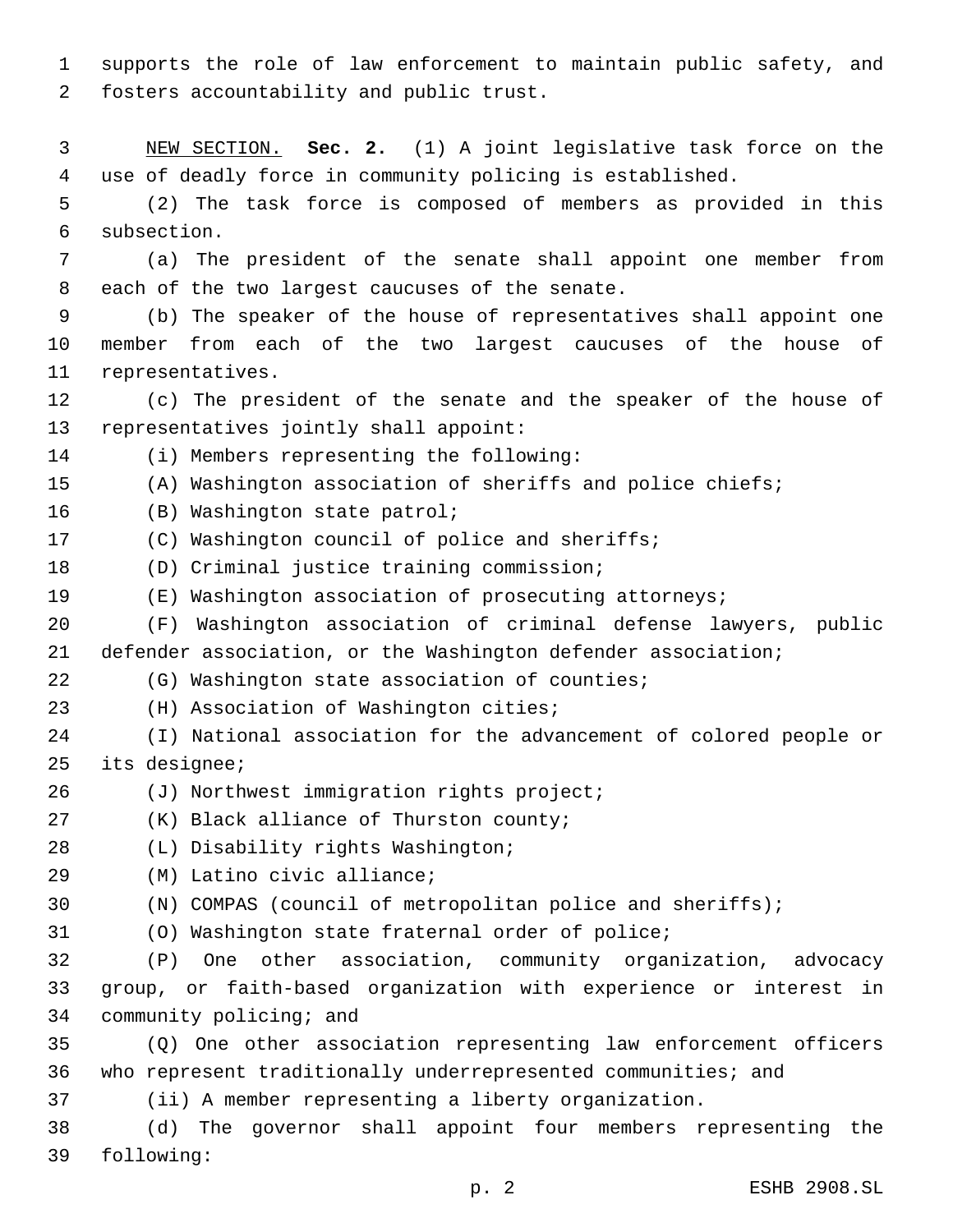- 
- (i) Washington state commission on Hispanic affairs;

 (ii) Washington state commission on Asian Pacific American 3 affairs;

 (iii) Washington state commission on African-American affairs; 5 and

(iv) Governor's office of Indian affairs.6

7 (3) The task force shall:

 (a) Review laws, practices, and training programs regarding the use of deadly force in Washington state and other states;

 (b) Review current policies, practices, and tools used by or otherwise available to law enforcement as an alternative to lethal uses of force, including tasers and other nonlethal weapons; and

 (c) Recommend best practices to reduce the number of violent interactions between law enforcement officers and members of the 15 public.

 (4) The task force may review literature and reports on the use of deadly force, and may consult with persons, organizations, and entities with interest or experience in community policing including, but not limited to, law enforcement, local governments, professional associations, community organizations, advocacy groups, and faith-21 based organizations.

 (5) The legislative membership shall convene the initial meeting of the task force no later than July 1, 2016. The task force shall convene at least four meetings in 2016. The task force shall choose its cochairs from among its legislative membership, which must include one representative from the house of representatives and one 27 senator from the senate.

 (6) The task force shall submit a report, which may include findings and recommendations, to the governor and the appropriate committees of the legislature by December 1, 2016. A minority report must be submitted along with the task force's report if requested by 32 any member of the task force.

 (7) Staff support for the task force shall be provided by the senate committee services and the house office of program research.

 (8) Legislative members of the task force are reimbursed for travel expenses in accordance with RCW 44.04.120. Nonlegislative members are not entitled to be reimbursed for travel expenses if they are elected officials or are participating on behalf of an employer, governmental entity, or other organization. Any reimbursement for other nonlegislative members is subject to chapter 43.03 RCW.